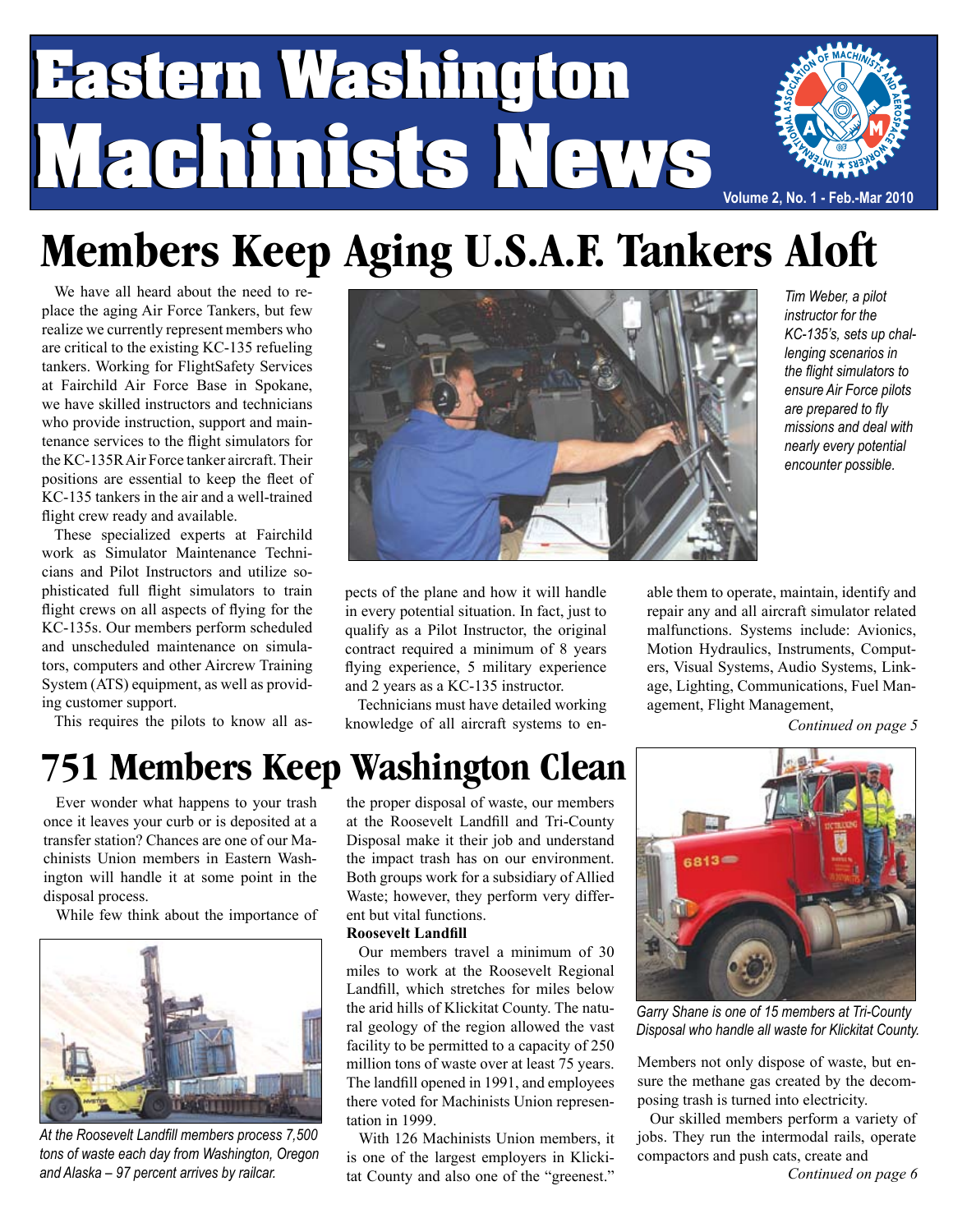# **Lee & Eastes Keep Tank Trucks Rolling**

At Lee & Eastes Tank Lines in Pasco, four Machinists Union members diligently work to repair and maintain hundreds of trucks, trailers and tankers each year.

While the facility has changed names several times over the years, what has remained constant is representation by the Machinists Union. Since the 1960's, the Machinists Union has been the voice in collective bargaining for these workers and has helped provide continuity even through employer's name changes (most recently from Motor Freight Services in 2005).

Union Steward Steve Ely is also a part of that long-term stability. He has worked there for almost 24 years.

"I enjoy the variety of work. We have a



lot of fabrication. s e r v i c e work and preventive maintenance. We are a onestop shop that can do everything from we l d i n g and fabri-

*Steward Steve Ely prepares to repair a tanker.*

cation to

brake jobs, oil changes,



*IAM members at Lee & Eastes repair and maintain hundreds of trucks, trailers and tankers each year. L to R: Steve Ely, Dale Powell, IAM Staff Assistant Ken Howard, Kory Billington, and Don Ambs.*

and lubing trucks," Steve stated. "Over the years, the repair of tanks has also grown into a sizeable work package."

Maintaining the trucks owned by Lee  $\&$ Eastes accounts for only part of the work. Other companies have recognized the skilled mechanics and rely on our members there to keep their trucks, trailers and tankers in top-running condition.

"It has been amazing this winter," added Steve "We have been really busy despite the downturn in the economy. Our workload hasn't really been affected. If we lose a customer for some reason, there seems to be others right there to bring in new work. It has meant steady employment."

Steve has represented the members as Union Steward since 2004. He understands that the benefits package and good wages are a direct result of Union representation.

Most important at Lee & Eastes, there is a good working relationship between Company and Union. This atmosphere of mutual respect has resulted in loyal employees, return customers, and hard work on the part of everyone to ensure the company's success.

#### **Local Lodge Officers Accept the Oath of Office**

*Photo right: L to R: Business Rep Steve Warren administers the oath of office to Local 1123 officers: Jim O'Brien, Barry Wright, Fred McNeil, Tie Morrison, Bailey Olin, Adam Focht, Elmer Wall and Fred Willsey.*





*Local 86 President Jeff Jones (l) administers the oath of office while Mike Blashill (outgoing Sec-Treas) observes. Taking the oath L to R: Pete Hedemark, Gary Swartz, Terry Frei, Dale Ronquille, and Andy Cashion (outgoing Rec. Sec).*



*Staff Assistant Ken Howard (r) administers the oath of office to Local 1951 officer Marty Uber (l) and Craig Smoot.*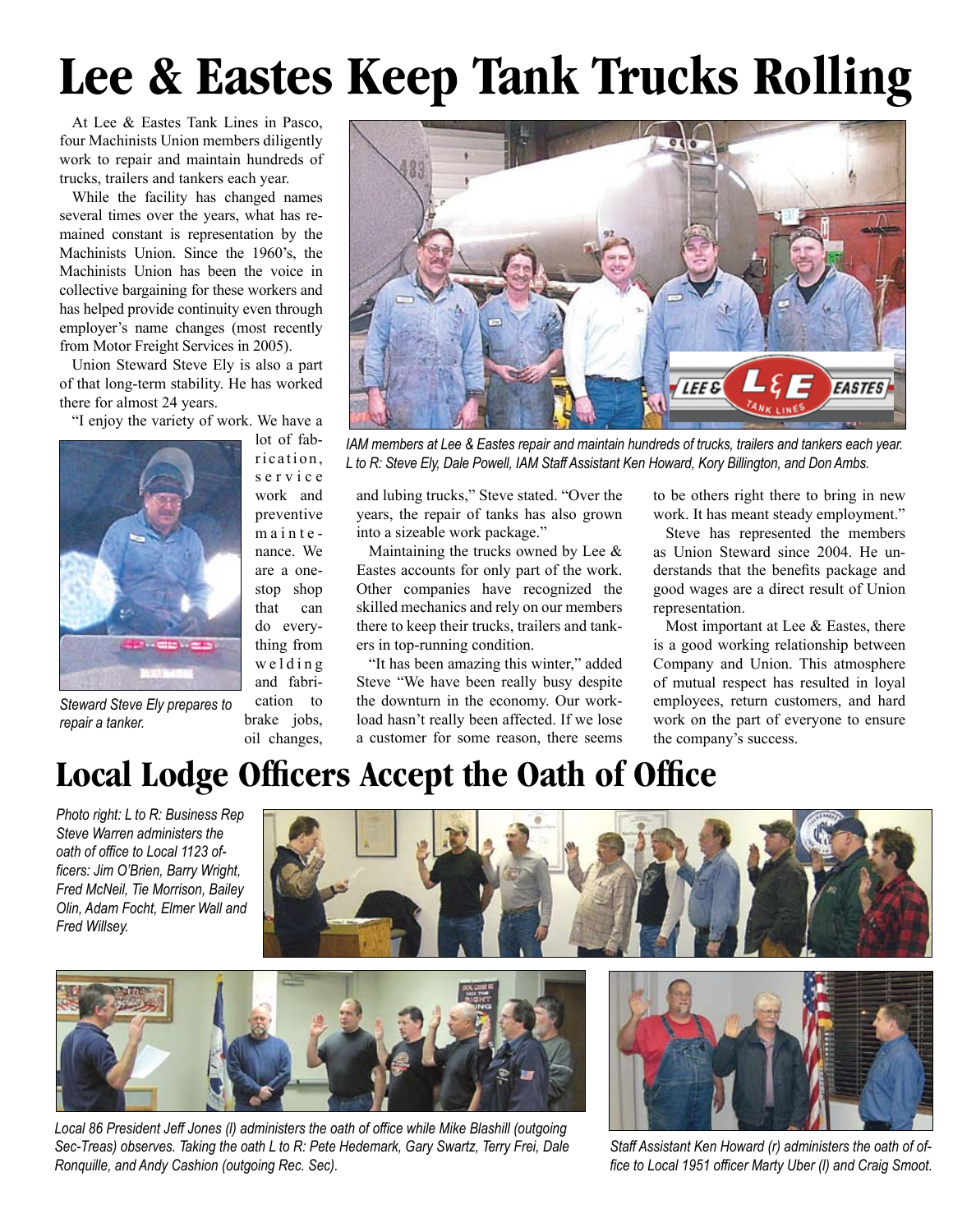### **Mechanics Ensure Central Pre-Mix Keeps Rolling**

In Eastern Washington, less than a dozen members are tasked with keeping the heavy equipment for Central Pre-Mix Concrete in top running condition. When you realize that this unit provides ready-mix concrete, aggregate mining operations, and concrete for heavy construction – having well-maintained equipment is critical to the successful operation of the company.

Eight of these skilled mechanics work at the company's Sullivan Road facility, and one works at the Pasco location. Using their craftsman skills as diesel mechanics, they service and repair various equipment, loaders, bulldozers, mixer and dump trucks – to keep things moving for Central Pre-Mix.

In addition, these members occasionally repair and service equipment from other Central Pre-Mix plants that don't have the capabilities of the Spokane operation.

Central Pre-Mix has a long history in Eastern Washington – one that our members at this facility are proud to be



*Anthony Glenn works on one of the engines.*

a part of. While Central Pre-Mix originally opened its doors in 1930, e m p l o y e e s opted for Machinists Union representation in the early  $1960$ 's – establishing another long-standing relationship.

Our members at Central Pre-Mix are experts in their fields – bringing either years of work experience or completing apprenticeships to offer journeyman level service.

Union Steward Casey Streeter has 10 years at Central and completed his diesel mechanic ap-

prenticeship in 2005. Like his co-workers, he appreciates the good-working relationship with management, which is why so many members remain at the plant for decades.

The members' immediate foreman is a working foreman who is in the bargaining unit. In addition, the equipment manager is a former mechanic who was promoted from the bargaining unit. This understanding of the trade and knowing what is required has resulted in a good relationship with management and a mutual appreciation and respect.

"There is not a lot of turnover here. While I have 10 years at Central Pre-Mix, the next guy above me has 15 plus years, above him it goes to 25 plus years, and we just had two members with over 30



*Terry Hirsch (r) works at the Pasco facility and discusses an issue with the engine.*

*Below: Casey Streeter (l) and Kevin Charles work on one of the trucks.*



years each retire," stated Streeter.

"With the downturn in the current economy, the shop is trying to catch up on project work and big projects," stated Streeter. The Union contract provides job security for the members.

Their current three-year contract is set to expire June 30.

Steward Casey Streeter is working with Business Rep Steve Warren to put the finishing touches on the contract survey so members can prioritize issues for the upcoming negotiations.



### **Union Secures Federal Aid for Pexco Workers**

IAM-represented workers at Pexco in Union Gap aren't facing any immediate layoffs. But if their company's new owners – New York-based private equity fund Saw Mill Capital – should decide to cut jobs in the future and ship more of their work south to Mexico, the Pexco workers will be able to draw on a wide range of job-retraining benefits through Trade Act assistance, thanks to pro-active work done by District 751 and the Washington State Labor Council.

"It'll be the best-possible case in the

worst-possible scenario," said Business Rep Steve Warren.

District 751 represents 118 workers at Pexco, which was known as Filtrona when they voted to join the Union back in 2007. The company was later sold to the new owners, who renamed it in 2009. Members there make a range of extruded plastic parts for the automotive and aerospace industries.

The new owners have moved a portion of the work from Yakima to another plant the company owns in Mexico, Warren said. So far,

there hasn't been enough work transferred to trigger widespread layoffs – only one person has lost their job, Warren said.

But with the potential existing for more work to be offloaded, District 751 was able to get workers at Pexco pre-qualified for benefits under the federal Trade Adjustment Act. The ruling extends the benefits to all workers at the plant – including contract workers from a temporary services agency and non-Union Pexco employees.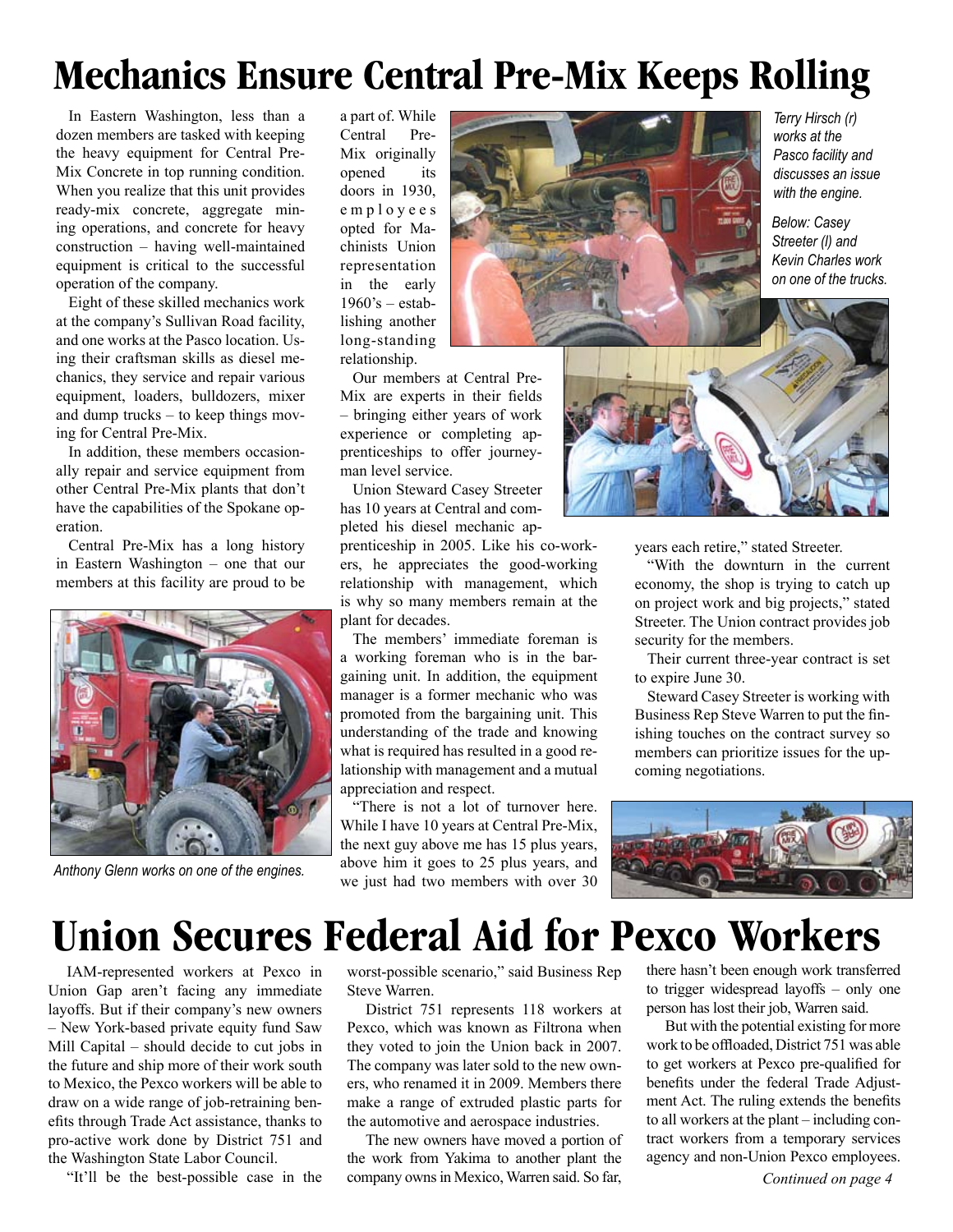### **Surveying the Situation at Triumph Composite Systems**

Machinists Union members working at Triumph Composite Systems in Spokane are skilled workers who play a vital role in every Boeing aircraft.

Our members in Spokane build and assemble floor panels, ducts,

flight deck interiors and a large variety of components for all Boeing aircraft (including the 787), as well as aftermarket floor panels for Airbus planes.

Members at Triumph Composite Systems are already thinking about their upcoming contract negotiations – since the current contract



*Mark Quick prepares floor panels for shipping.*

expires at midnight on June 3.

Members at the Spokane plant selected Jerry Womble to be their shop floor representative at the bargaining table  $-$  a role that Business Rep Steve Warren filled three years ago. In the 2010 negotiations, War-

ren will again represent the members at the bargaining table, along with District President Tom Wroblewski and other skilled aerospace negotiators from the IAM.

Members are currently filling out the first round of surveys. The surveys provide an avenue for input from all members and will help prioritize the issues for the upcoming bargaining sessions.



*Above: Anatolly Tsiribko (l) and Thanh Nguyen build a floor panel.*



*L to R: Erin Blashill, Lance Hoopes, Dale Ronquille, Bob Six, Business Rep Steve Warren and John Warren discuss upcoming negotiations.*

*Photo left: Business Rep Steve Warren (r) discuss issues with Sondra Bailey.*



*John Vargas (l) and Jeff Ayers prepare rotomolds for ducts.* 

### **Union Secures Federal Aid for Pexco Workers**

#### *Continued on page 3*

Anyone laid off between Nov. 23, 2008, and Dec. 29, 2011, will be able to apply for them.

The Act provides a broad range of federal aid, including cash for workers to enroll in up to two years of training for new jobs, along with up to 156 weeks of benefits similar to unemployment insurance and a tax credit that covers 80 percent of their health insurance premiums while they're retraining.

Pexco is one of four Eastern Washington companies that 751 petitioned the Labor Department for aid in the event of layoffs. The Pexco application was the first to be ruled on.

That's largely because management at the Pexco plant was cooperative in the process, Warren said. "They were very open to getting these benefits for their workers and provided us with everything we needed."

District 751 is going to do all it can to keep the work in Yakima,

District President Tom Wroblewski said. But getting the Trade Adjustment Act benefits pre-approved for members at Pexco and the other Eastern Washington companies will provide "a substantial safety net" for workers whose companies insist on sending American jobs overseas.



*Members at Pexco hear about TAA benefits available if they get laidoff*

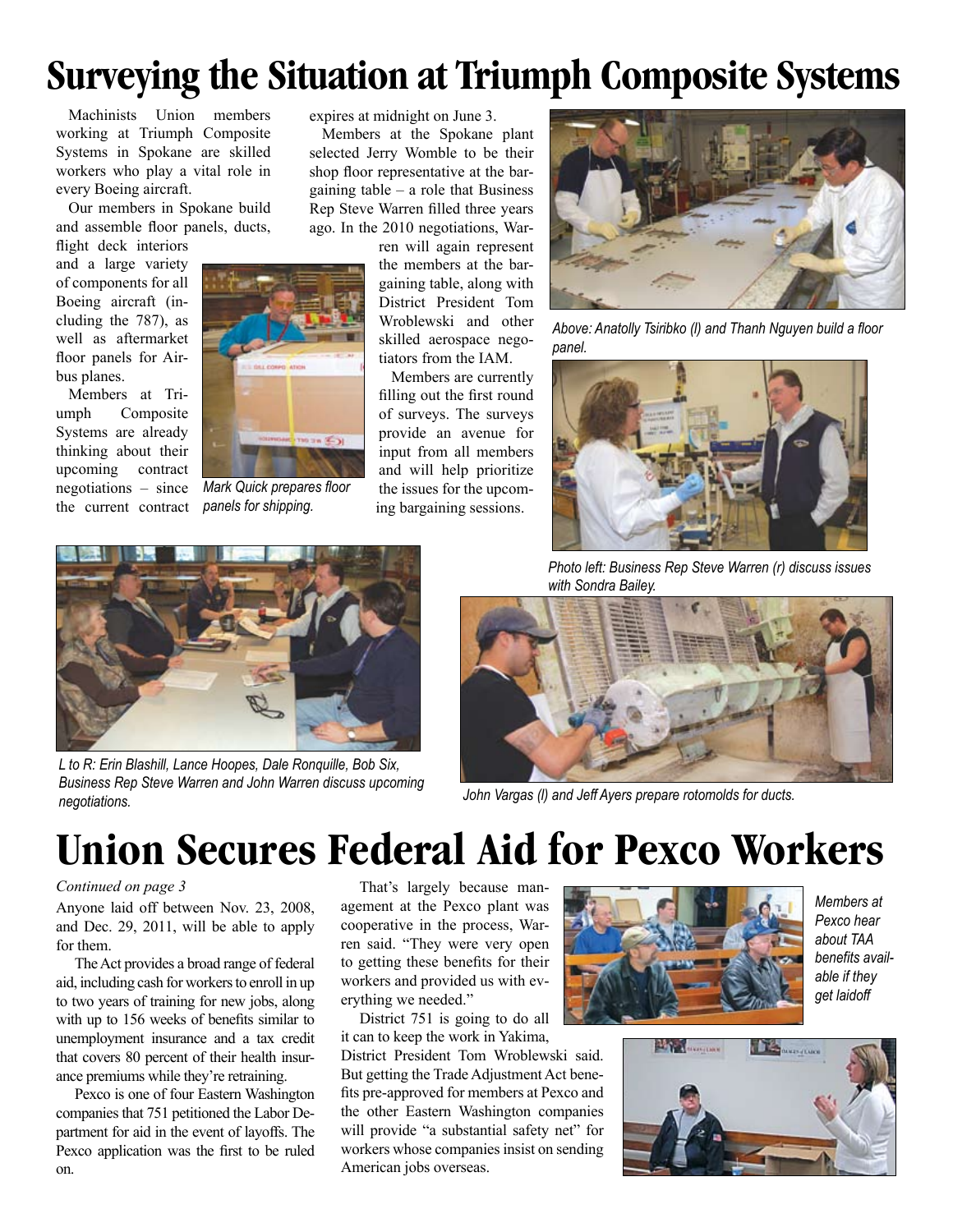## **Members at Flight Safety Services at Fairchild AFB Keep Aging Tankers Aloft**

#### *Continued from page 1*

and more.

To do so they must be educated on:

• Electrical and mechanical theory.

• Operating principals of digital and analog computers.

• Component level testing and repair ATS field replaceable units.

"Our focus is training crews and keeping them in the air. We work very hard to ensure we never lose a mission," stated Tim Weber, Pilot Instructor. "We can simulate nearly every possible scenario so when they actually fly the plane, the crews are already familiar with the base and mission, and hopefully, they have encountered any potential problem that could occur and even some they will probably never face."

In 2007, a nationwide organizing ef-



*Pete Armstrong and Ray Ebach repair electronic panels on the KC-135 simulator.*

fort brought Machinists Union representation to FlightSafety Services employees at 11 locations, including the workers at Fairchild.

The workers at Fairchild FlightSafety looked to the Union for help when their wages were stagnant and falling behind market rates. Their wages were suffering because they were being compared to typical electronic technician jobs rather than a position with comparable responsibilities and skills. The electronic technician is only a small part of what they do. Basically, there were no other positions east of the Cascades that were comparable to their responsibilities.

Previously, Fairchild simulator main-

tenance technicians received a 3 cents an hour increase at the same time pilot simulator instructors received a \$5 per hour increase. This was one of many reasons they united together to get Union representation to ensure they had a voice in their future.

Although this group is relatively new to the Union, these members have experienced first-hand the benefits of Union representation. After the Machinists Union negotiated a nationwide contract in October 2007, members at Fairchild in Spokane saw a first year wage increase that averaged \$7.04 per person and a three-year average increase of \$9.59. In

addition, they received 3 percent of their pay in the form of a FlexBenefit, which

can be used to purchase the benefits of their choice - health care, retirement, extra vacation or added cash in their checks.

Since these workers are covered by the Service Contract Act, Machinists Union representation is the smart way to go. Even when the contract is paying "all that the law requires," the IAM can often get more for the workers. The same is true for fringe benefits, insurance and retirement provisions that the contractor may otherwise not have to offer. Finally under the Service Contract Act, if

you're represented by the union and the contractor changes, you have continuity and job security – making Union Yes the right decision.

"The Union helped us out a great deal



*Richard Doyen (l) explains repairs to the flight simulator to Business Rep Steve Warren.*

with the wage disparity so we are now more inline with simulator personnel throughout the West Coast," said Union Steward Jim Kurzhal.

The group is currently preparing to begin negotiations for a second contract. Members met with Union leaders in late February to provide input, complete surveys and take a preliminary strike sanction vote. Demonstrating solidarity, the group delivered a 100 percent strike sanction vote showing confidence in their negotiators.

Union Steward Jim Kurzhal will be the voice of Fairchild at the nationwide negotiations, along with Business Rep Steve Warren, and he looks forward to his role in the negotiations.

So the next time you wonder how the aging KC-135s keep flying, you'll know it is in part thanks to the training provided to our military from our members at FlightSafety Services.



*Members at FlightSafety voted 100% to grant strike sanction on Feb. 22. L to R: Ray Ebach, Mike Zerba, Jim Kurzhal, Scott Greenwood, and Richard Doyen.*